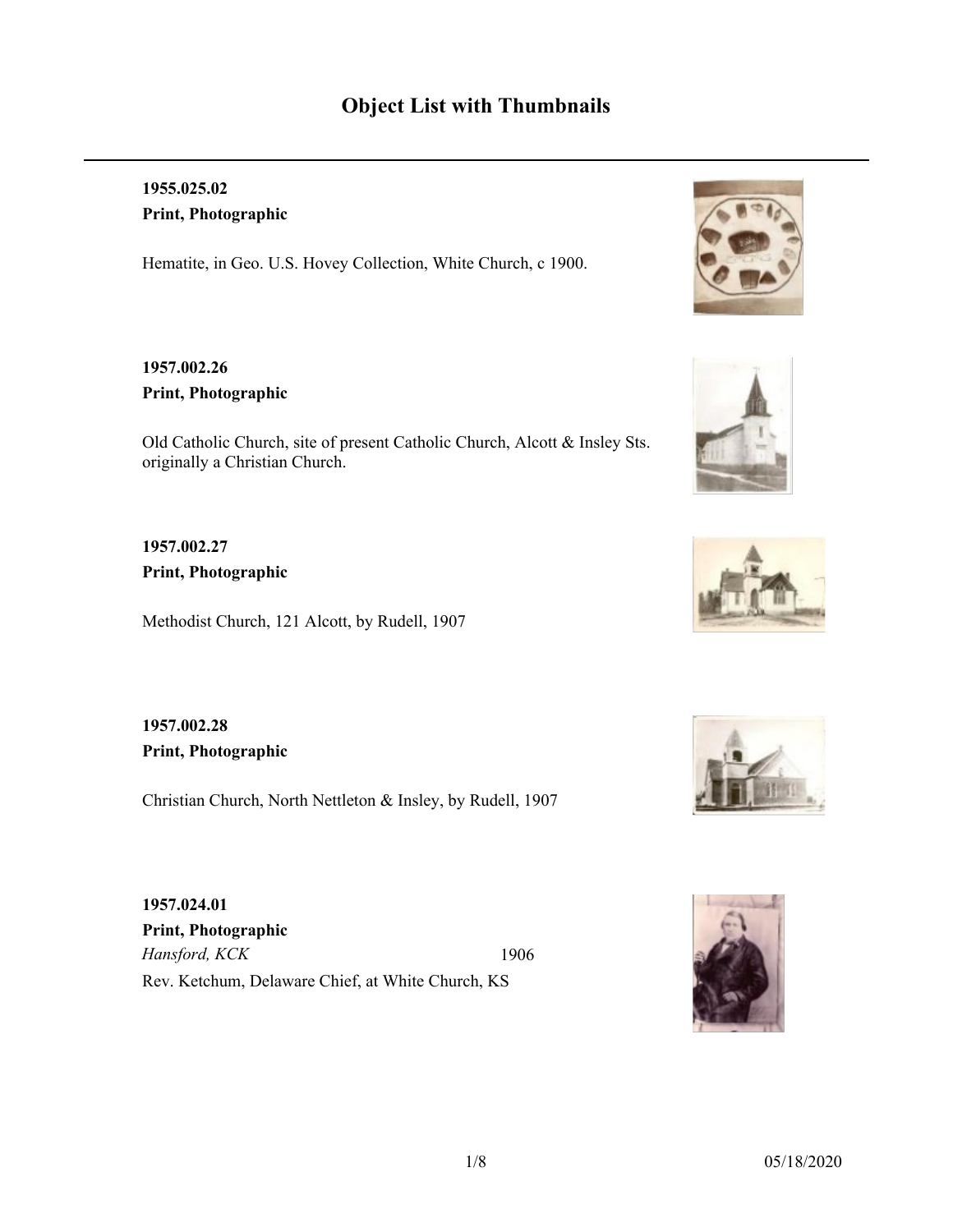### **1957.036.05 Print, Photographic**

Armourdale Baptist Church after immersion.

### **1961.014.08 Print, Photographic**

Stowe School, looking north toward intersection of second street and Richmond ave. Grading for Juniper Gardens Housing Project, Church of God Jan 24, 1961

**1961.086.05 Print, Photographic**

Urban Renewal area 1961 fall, Grant School, Pleasant Green Baptist Church

**1965.032.30 Print, Photographic**

White Church Delaware Mission-12 apostles

**1966.035.22 Print, Photographic**

Loyal Womens Bible Class, Christian Church, Bonner Springs, KS, front row left, 1.Mrs. King, 2. Mrs. David Enid, 3. Mrs. Langston, 4. Mrs. Burnham, 6. Mrs. Kuhn, 7. Mrs. Geo. Pigg, 8. Mrs. Kirby, 9. Mrs. Wm. Grebe & baby, 10. Mrs. Sophrona Hulburd-Teacher, 12, Mrs. Foote, 13. Mrs. Flora Parker, 14. Mrs. Mitchell--back row-2. Mattie Shaw, 4. Mrs. Tyler, 6. Mrs. Meade De Maranville, 7. Mrs. Robert Henry, 8. Mrs. Rose Plotner, 9. Mrs. Faskett(?)







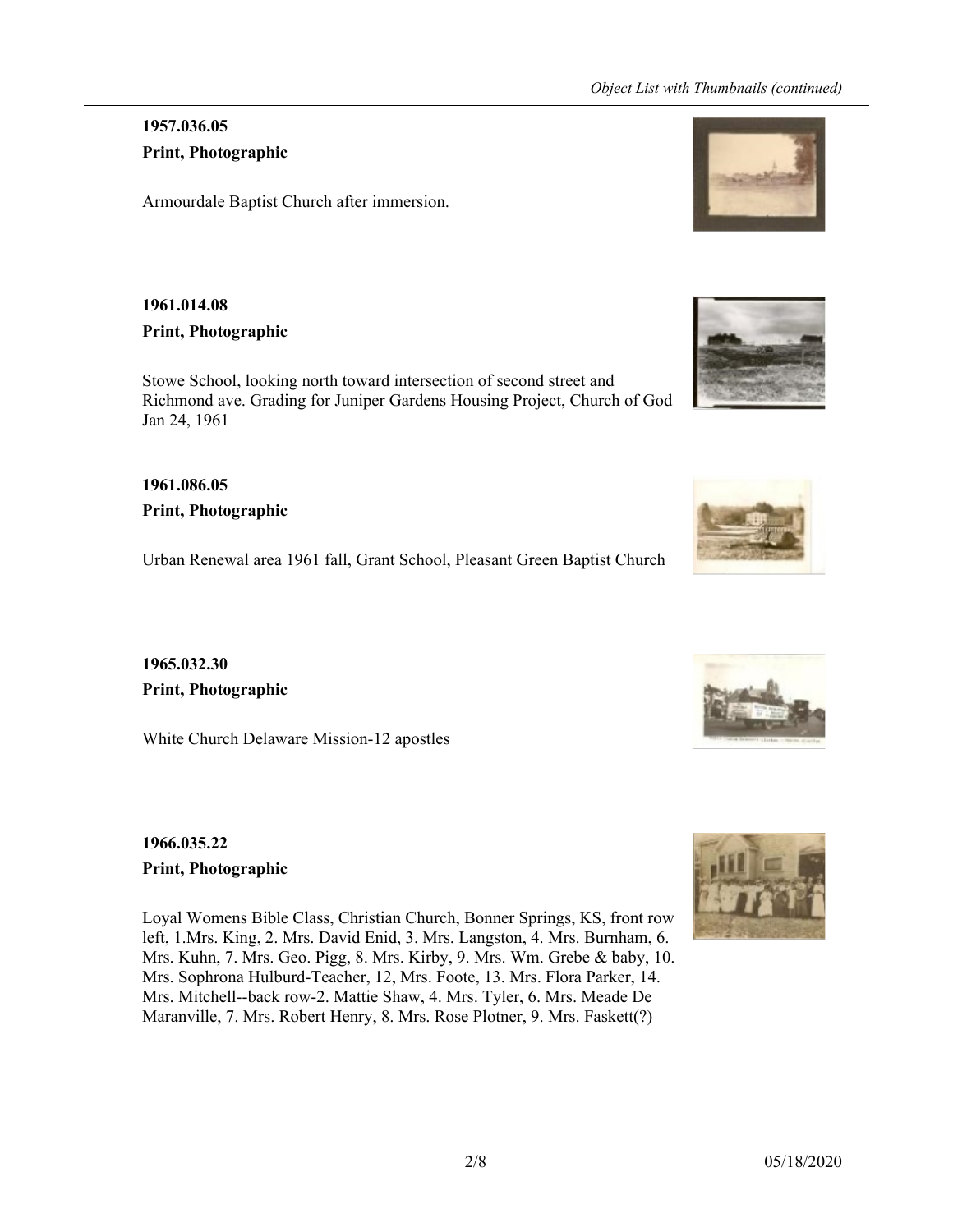## **1969.069.08 Print, Photographic**

White Church School group, c. 1908

**1969.069.09 Print, Photographic**

White Church School group

**1970.015.02 Print, Photographic**

White Church School 1908.

**1976.058.01c Print, Photographic**

White Church, KS

**1982.005.88 Print, Photographic**

7th Street Methodist Church, 7th & State







1905 (1905



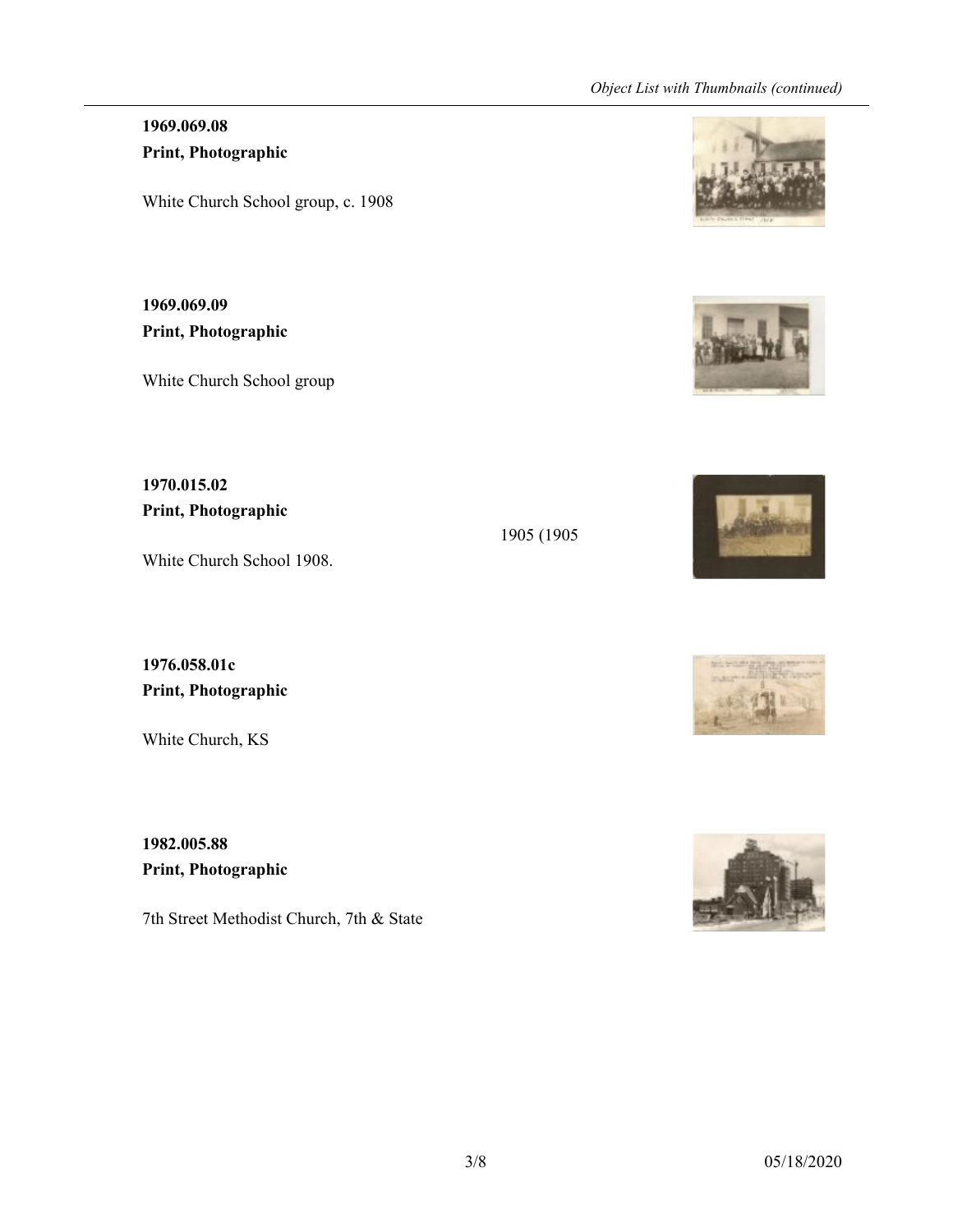### **1982.005.117 Print, Photographic**

First Presbyterian Church, 7th & Nebraska, 1941

**1982.005.162 Print, Photographic**

First Presbyterian Church, 7th & Nebraska

**1982.005.171a Print, Photographic**

Rosedale Baptist Church

**1982.005.184 Print, Photographic**

St. Paul's Episcopal Church

**1982.005.211 Print, Photographic**

First Presbyterian Church, storm damage









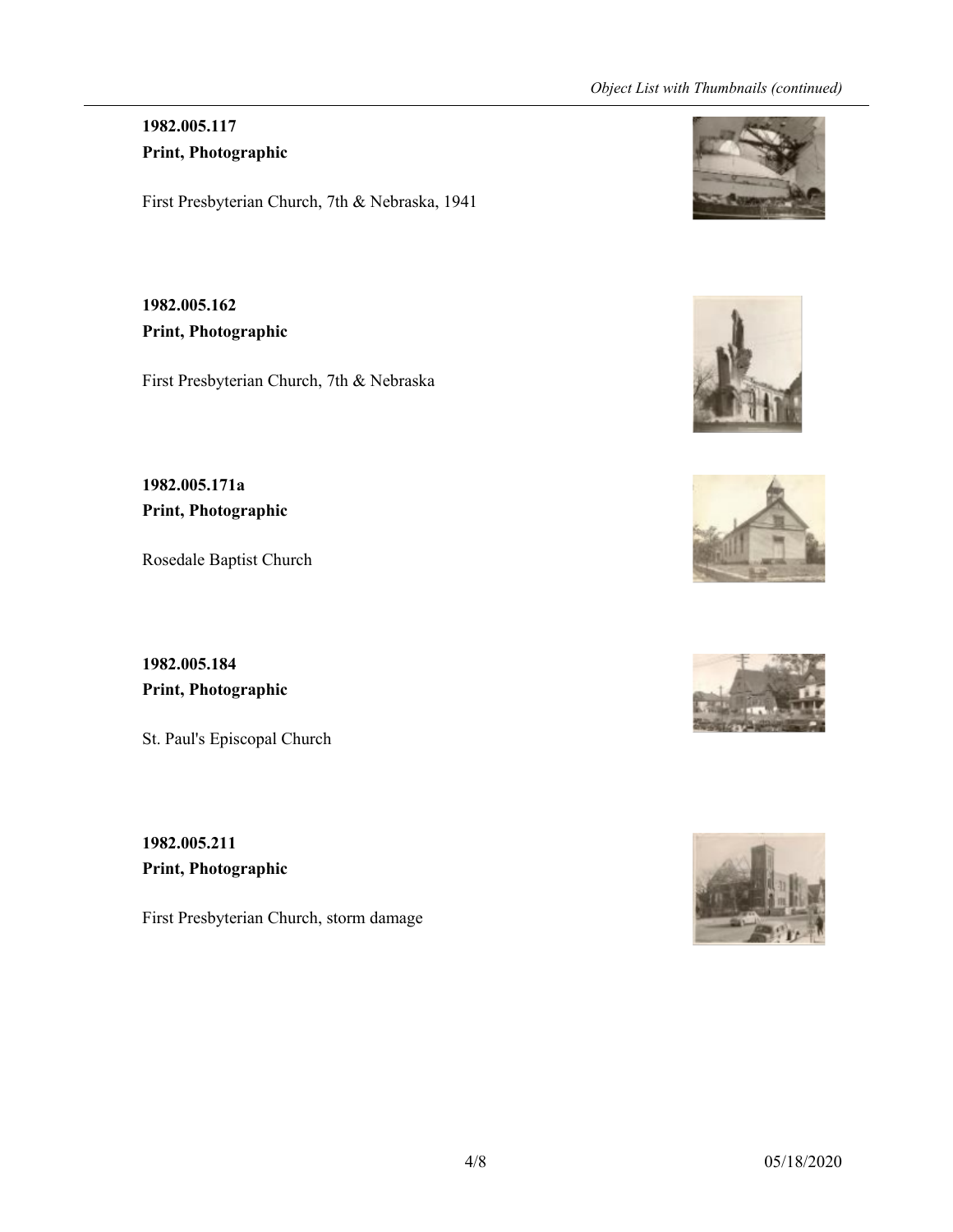## **1982.005.256 Print, Photographic**

Church damage, 1951 flood

**1982.005.896 Print, Photographic**

Holy Name Church

**1982.005.898 Print, Photographic**

Holy Name Church

**1982.005.903 Print, Photographic**

Rosedale Methodist Church

**1982.005.1109 Print, Photographic**

St. Paul's Episcopal Church









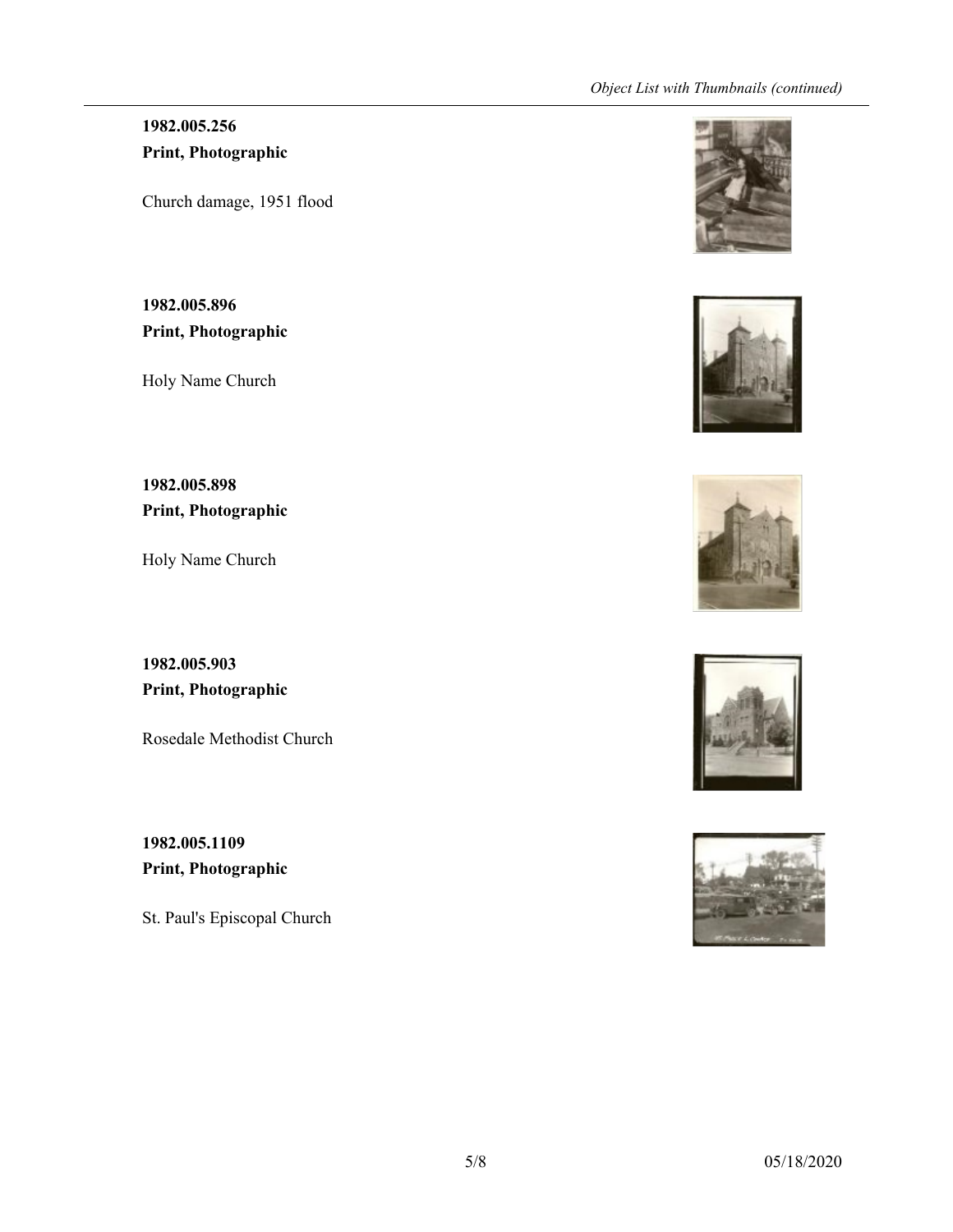## **1982.005.1539 Print, Photographic**

Washington Avenue Methodist Episcopal Church, 1928

**1982.005.1540 Print, Photographic**

St Paul's Episcopal Church

**1982.005.1611 Print, Photographic**

Indian ceremony, White Church, October 16, 1940

**1982.005.1860 Print, Photographic**

Catholic Church, 1903 flood

**1982.005.2198 Print, Photographic**

Cornerstone, St. Paul's Episcopal Church, 18th & Washington









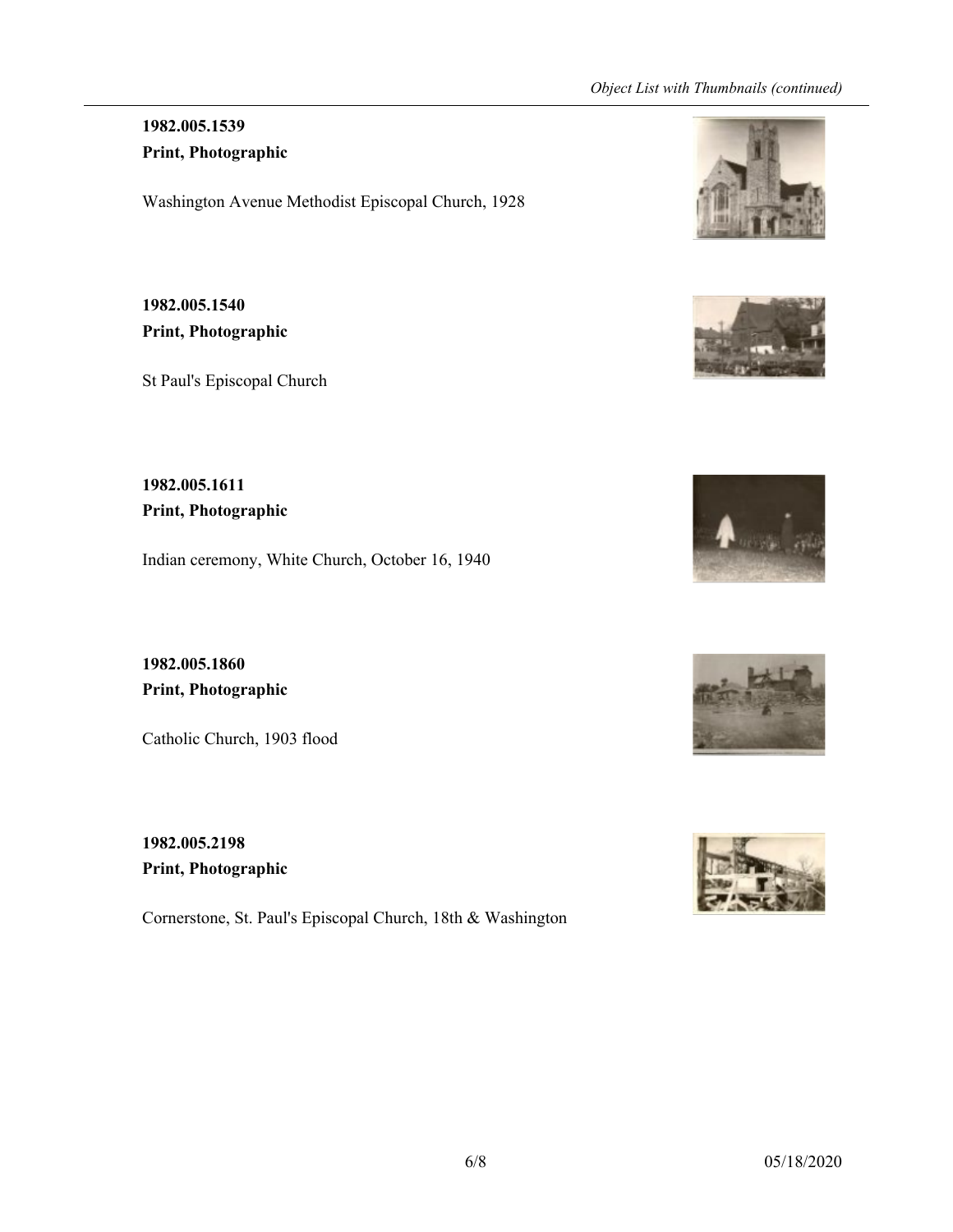## **1986.054.11 Print, Photographic**

Methodist Church

**1988.039.02 Print, Photographic**

Edwardsville Methodist Church

**1988.039.04 Print, Photographic**

Meeting at Edwardsville Methodist Church, 1908

**1988.039.07 Print, Photographic**

Christian Church, 1904

**1988.043.05 Print, Photographic**

Washington Avenue M.E. Church